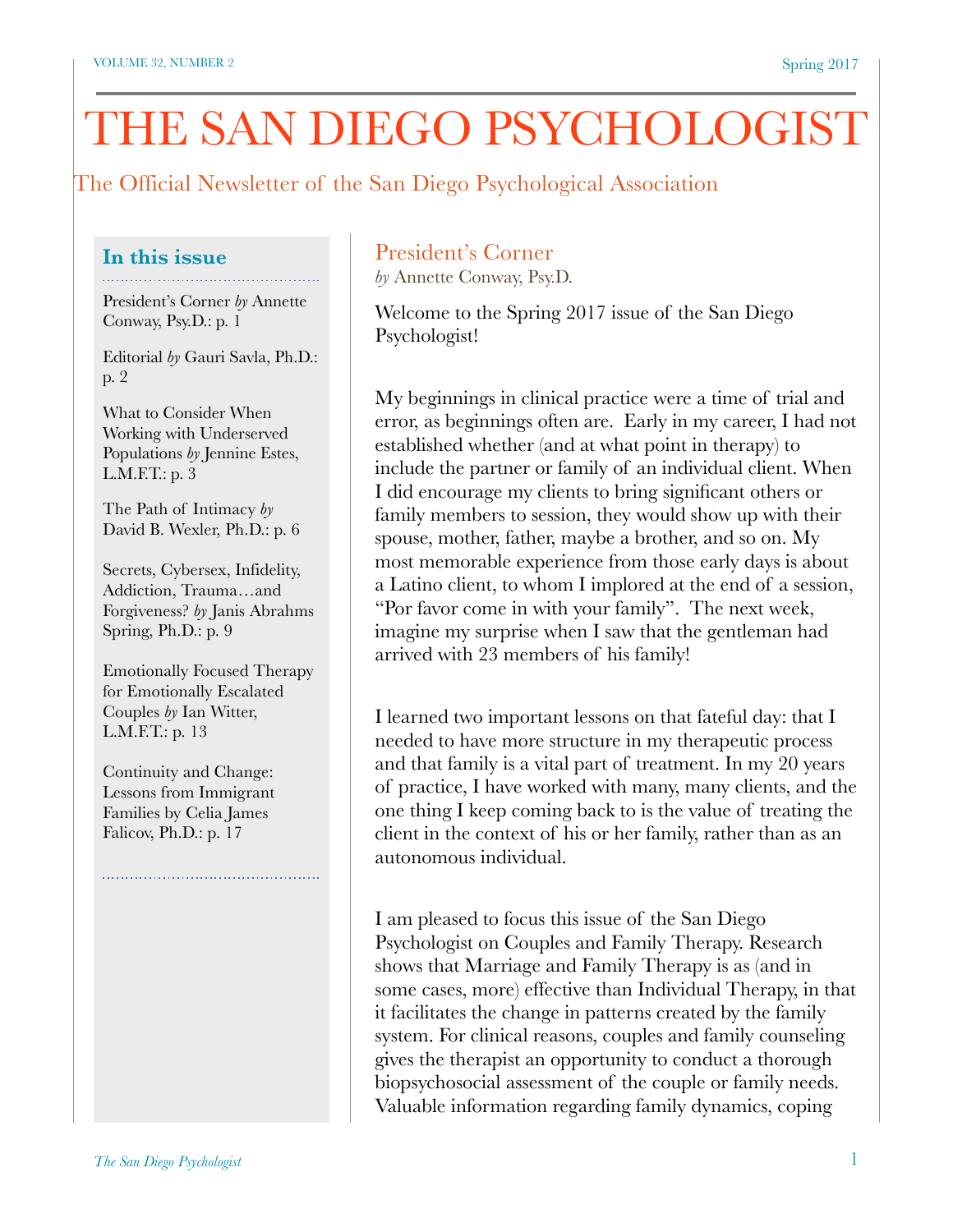# **SDPA Board of Directors**

*President:* Annette Conway, Psy.D. *President Elect:* Cynthia Cotter, Ph.D. *Past President:* Ellen Colangelo, Ph.D. *Treasurer:* Cynthia Cotter, Ph.D. *Secretary:* Micol Gonella, Psy.D.

*Members at Large* Patrick Savaiano, Psy. D. Michelle Carcel, Psy.D. Amanda Borlenghi, Psy.D. Shira Oretzky, Ph.D. Linda Collins, Ph.D. Saurabh Gupta, Ph.D. Mary Fox Squire, Ph.D. Divya Kakaiya, Ph.D., M.S. Abigail Weissman, Psy.D. *Student Representative:* Holly Bookwalter

# **Association Services**

*Legal Counsel:* David Leatherberry, J.D. *Psychology 2000:* Ain Roost, Ph.D.

# **SDPA Staff**

*Office Administrator:* Tami Magaro

# **The San Diego Psychologist**

*Editor:* Gauri Savla, Ph.D. [www.thesandiegopsychologist.com](http://www.thesandiegopsychologist.com)

*The SDPA offices are located at 4699 Murphy Canyon Rd. San Diego, CA 92123.* 

abilities, communication skills, social relationships, and conflict-resolution skills, in addition to the individual client's self-report can contribute to a more accurate case formulation and therefore, a more appropriate treatment plan. In addition, how the therapist "experiences" the couple and/or family supports or questions organizational abilities, boundary fluidity, cultural and religious customs, and daily rituals of the client.

As you read this issue of the San Diego Psychologist, we want to remind you of SDPA's full-day conference on cutting-edge issues and up-to-date information on complex issues facing youth, families and communities, in collaboration with The California Association of Marriage and Family Therapists, San Diego Chapter, The San Diego Academy of Child and Adolescent Psychiatry, and the San Diego Psychiatric Society. It has been exciting working closely with our allied professional associations to provide this valuable educational opportunity to clinical practitioners, educators, behavioral health, and child welfare and community organizations in San Diego County.

The CICAMH collaborative also sponsors a Free Networking Event every August at a local brewery. This year's Summer Networking Social is scheduled for Sunday, August 27, 2017, 3:00pm - 6:00pm at Stone Brewery, Liberty Station 2816 Historic Decatur Rd #116, San Diego, CA 92106. It is a great opportunity to connect with other individuals with the purpose of enhancing professional and social networks, in addition to learning more about community resources. I hope to see you all there!

# **Editorial**

*by* Gauri Savla, Ph.D.

Dear SDPA members and guest readers,

Welcome to the long-overdue *Spring 2017* issue of the *San Diego Psychologist*. Clearly, we are well into summer, but the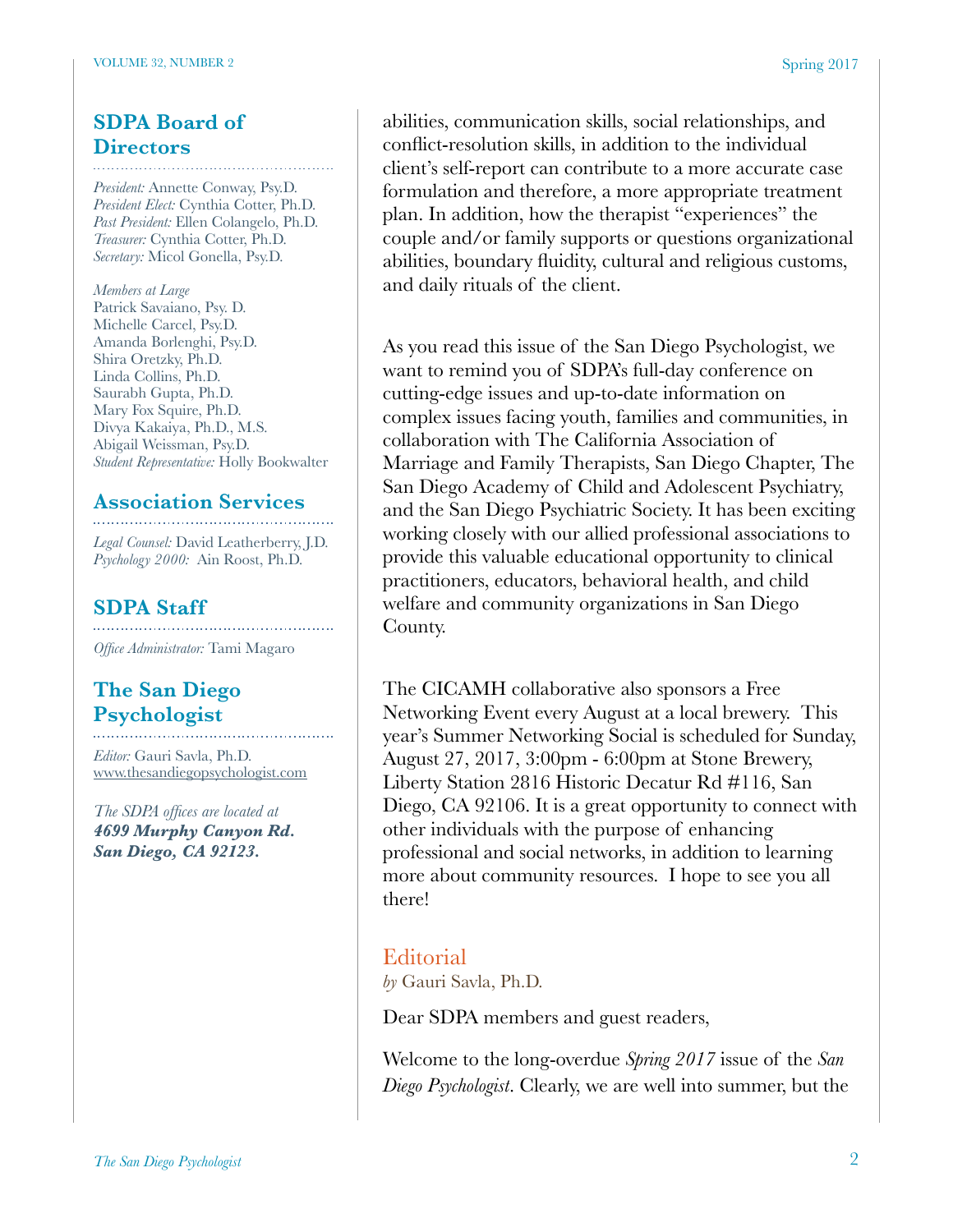reason for this delay is that we had no content for our issue by the original May 31st publication date. Simply put, we did not receive a single response to our call for articles. The articles that comprise the current issue with the theme of *Couples or Family Therapy* were directly solicited from the authors, identified as experts in their respective fields.

As clinicians, we know the importance of alliance building, perceptiveness and intuition, and the ever-changing dynamic between the self and other in any therapist-client dyad. These parameters become much more complicated when the therapist has to maintain an alliance with the couple or family as a unit while balancing an alliance with each member of the unit, and at the same time, helping them navigate through and resolve their conflict. The therapeutic process is a delicate dance that demands a special set of skills on the part of the therapist.

Each of the five articles in this issue presents either a challenging problem relevant to couples or family therapy, a focus on therapy with families from minority or underserved populations, or both. Ms. Estes, a licensed marriage and family therapist specializing in working with clients from the LGBTQ community and ethnic or cultural minority groups has written a thoughtful article providing basic guidelines for therapy with these highly underserved clients. Dr. Wexler, a clinical psychologist and chair of the SDPA Fellows Committee has drawn from his decades of working with couples in conflict to present his fascinating essay on helping nurture intimacy in relationships. Dr. Spring, a nationally acclaimed expert clinician and author on helping couples navigate infidelity; she will be headlining the conference on *Sex and Relationships* at The Relationship Training Institute in San Diego this November. Mr. Witter, a licensed marriage and family therapist has focused his article on one of his specialties, i.e., working with emotionally escalated couples. He has artfully described his use of Emotionally Focused Therapy in guiding these couples through their emotional pain and insecure attachment to a place of safety and security. Last but not least, Dr. Falicov, an internationally heralded clinical psychologist specializing in working with immigrant families has described two case examples highlighting common issues that can create conflict between immigrant couples. She describes her culturally-sensitive therapeutic process while never losing sight of the developmental cycle of couples that pervade all cultures.

I sincerely hope you learn as much from this issue on *Couples and Family Therapy* as I did. Our next issue, which will be published in late summer, will focus on the urgent and current topic of *mental health in the current political climate*. The topic was unanimously selected by the SDPA Board, in the hope that there are enough of you who feel passionately about writing about your experiences and thoughts regarding this tumultuous time in our nation's history and its emotional fallout. *The submission deadline for the Summer 2017 issue is August 1st.* Please help us make this issue a success with your contributions.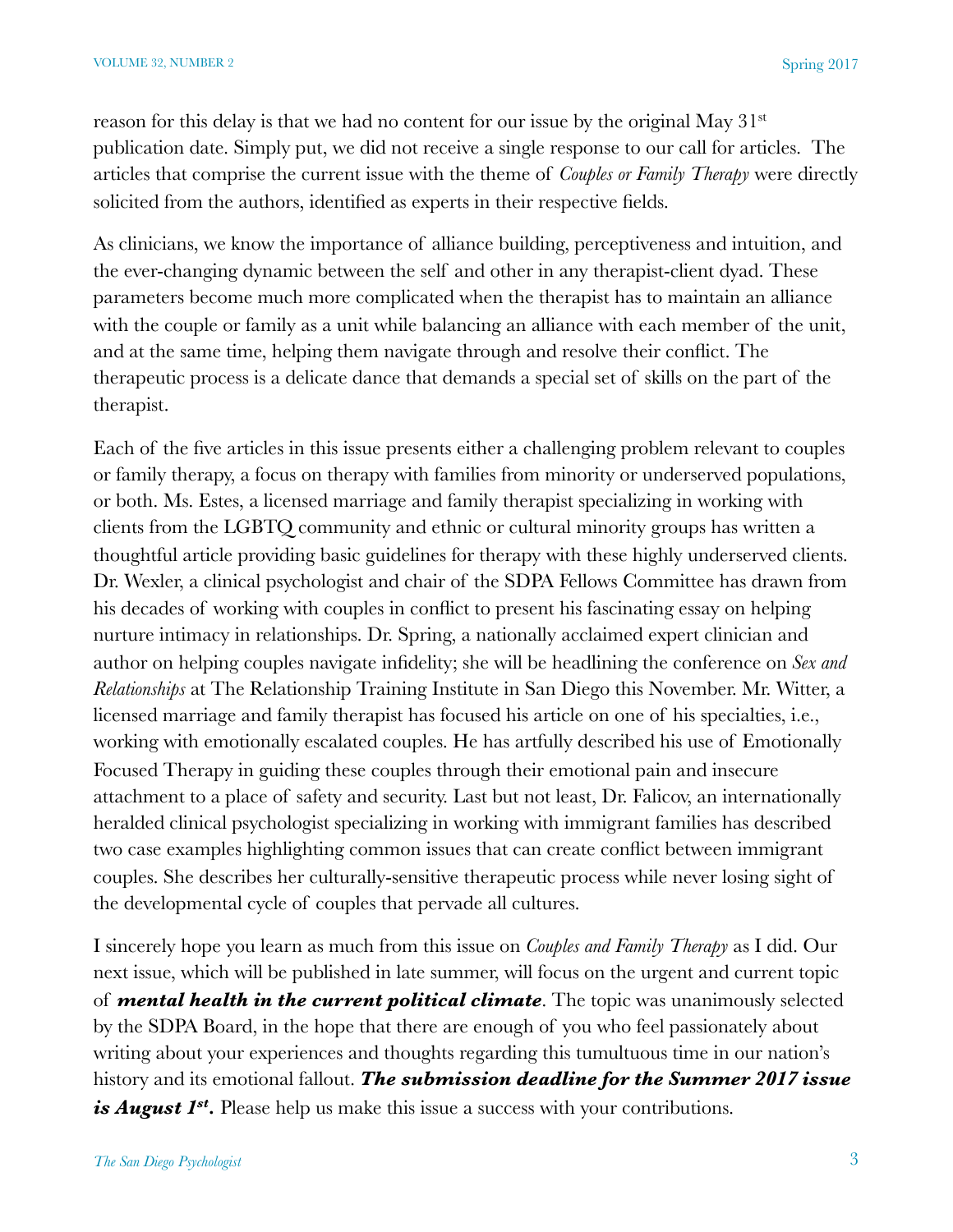Please share your feedback in the comments below, or email me at [TheSanDiegoPsychologist@gmail.com](mailto:TheSanDiegoPsychologist@gmail.com).

#### Thank you for reading.

# What to Consider When Working with Underserved Populations *by* Jennine Estes, L.M.F.T.

Have you ever worked with a client who was the victim of a brutal beating because he was gay? Or has a client ever shared with you that they have been shut out of a community simply because of their skin color? Has a client resisted opening up to you out of fear that you won't understand their religious orientation? These are real cases and situations that are all too common with underserved populations. The specialized mental health training and education required to properly help this group cannot be emphasized enough.

# *Definition of an underserved population*

Underserved populations are groups of minorities, such as same-sex couples, ethnic minorities, the physically impaired, polyamorous relationships, and refugees. They face both daily struggles and lifelong challenges that impact them emotionally, physically, psychologically, and financially.

For example, in my group practice, we work specifically with the LGBTQ (gay, lesbian, bisexual, transgender, and queer) population and help our clients process and address the various layers of discrimination, hate attacks, family rejection, shame, and isolation that they have been through or will face.

#### *Considerations when treating underserved populations*

As mental health professionals, it is our responsibility to be educated on the specific struggles of underserved populations and consider how we can best address them. This may include approaches that are unique to any other client population you deal with.

The first area to consider when working with a minority client is to be aware that there may be layers of pain. Each client can emotional scars, but the underserved group has additional scars that are different in the sense that they have seen negative impacts on their education, career, place of residence, family, and more.

This group has not typically had space to talk about their experience, often being shut out because these experiences are not part of traditional social norms. For example, the LGBTQ community is commonly known for being "closeted," having to disown parts of who they are and starting as early as childhood. Shame grows rapidly when disowned parts are kept in the shadows, unspoken. Furthermore, when society sends additional shaming messages, the corresponding pain increases. In relationships, the history of being open or closed about their sexual orientation impacts the security in the relationship. Couples can often draw close to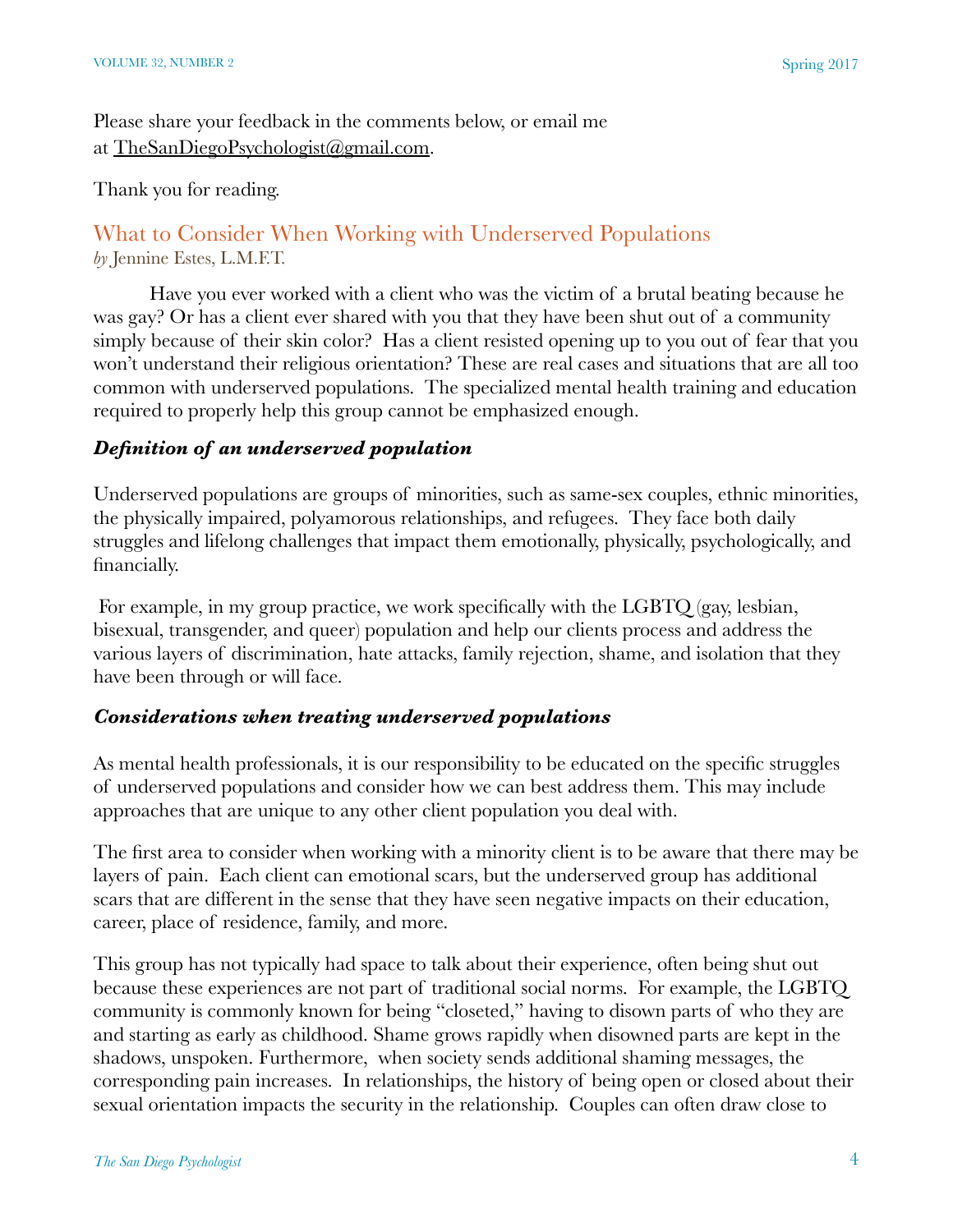one another, sharing similar experiences and understanding one another. At other times, a partner may struggle with the degrees of their openness which impacting the security in the relationship. In short, underserved populations carry pain, and it must be recognized.

Secondly, know that discrimination and the fear of discrimination is real and alive. For example, the Orlando nightclub shooting resulted in the deaths of 49 people in a gay club, and is one of the many hate attacks that keep people fearful for their safety simply because they are in a same-sex relationship. Another example of how clients are impacted is by the history of African American slavery and the current legacy of discrimination resulting from that.

My team of therapists works with LGBTQ clients and clients of color who have experienced hate attacks that range from public verbal abuse to being beaten to the point of hospitalization and fighting for their life. Even though we are in 2017 and live in San Diego, a city that values equality, it is still important to understand your client's trauma history and to know that your client's fear of discrimination is alive and real; they will always be scanning their environment to assess if the space is safe.

In a couple, the fear of social discrimination impacts the relationship on various levels. If one partner withholds their affection, it sends a message as if they don't care or not proud of the relationship. The lack of communication around the discomfort can leave the other partner feeling in the dark and taking it personally. Other times, couples can come together and connect on their experiences.

Third, realize your clients' decisions for the future are impacted by their religion, skin color, or sexual orientation. For example, a lesbian couple planning on having a child will reconsider where they should live to ensure their child will be safe and accepted in the neighborhood. Or a Hispanic couple moving to an all-white school district will worry about how to help their child fight discrimination.

#### *What we can do to help our clients*

First, there is no better way to help your clients than to **talk about it**. Ask the questions. Lean in to the uncomfortable topic of religion, ethnicity, or sexual preferences. Create a safe space for them to open up, because some people likely haven't had that before. The more they talk about the rejection, physical and verbal attacks, and discrimination they've encountered, the more power they have. We need to help our underserved clients process their experiences so they don't remain cloaked in shame.

Secondly, help them **own all parts of themselves**: their skin color, sexual orientation, religion, etc. Empowering our clients to feel proud of who they are will help combat the shame, embrace their community, and acknowledge the courage and strengths they have.

#### Next, **address the inevitable feelings of loneliness and isolation**. For example,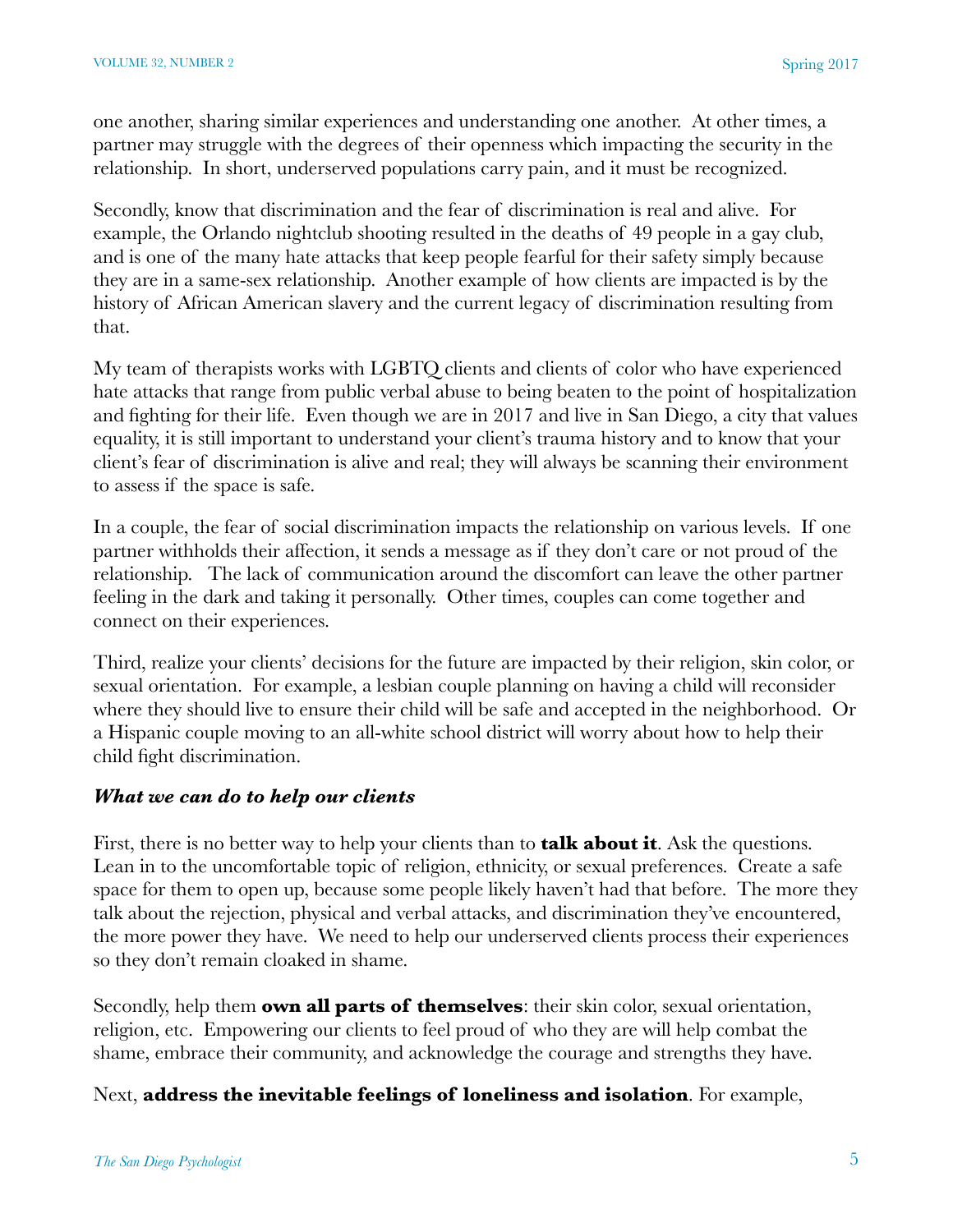transgender clients and their families often feel very alone, so connect them to groups where they can share stories and support one another. Encourage your clients to seek out their community either face-to-face or online. Supportive communities are out there; your clients just need the help knowing that those connections can be healing and are an important part of feeling more confident in their own skin.

Finally, even though San Diego is very open-minded compared to other cities across the country, there are still violent crimes geared toward race, sexual orientation, and other minorities. Better yet, they may experience rejection by their own family and friends. Help your client with **setting boundaries**. This includes developing a situational awareness and determining where it is safe to take their armor down and where they must keep it up. Encourage your clients to get educated when traveling to foreign countries knowing where it is safe versus unsafe for them to go.

In conclusion, underserved populations are impacted by the past, present and future. Their emotional and psychological scars influence how they connect with peers and loved ones, seek job opportunities, and engage in their communities. By getting trained and educated on the struggles underserved populations face, we can help them through the challenges, enhance who they are, and help them have a voice.

#### The Path of Intimacy

#### *by* David B. Wexler, Ph.D.

When I see a couple for the first time, I usually open with a good old-fashioned, openended question to get the ball rolling: "What are you doing here?". I pay close attention to their opening line in response, i.e., "the headline story." Often, it is clear that they have thought about this carefully, and the first answer to this question tells me exactly what our project is going to be together: "*I have a drinking problem and it's killing our marriage,"* or "*It just seems like we have drifted apart,"* or "*My husband found out that I have been seeing someone else and he can't forgive me.*" Less often, I get a vague answer that doesn't tell me much, typically, and *"We have a problem with intimacy."*

I never presume what "having a problem with intimacy" means to these particular two people. Are they not having sex? Are they having sex but not enjoying it? Are they not speaking to each other? Have they drifted into leading separate, distant, parallel lives? Do they not feel safe and trusting with each other, thus blocking intimacy? Is someone having an affair? Does it seem like they just don't like each other very much? Over the past quarter century of working with couples, I have heard enough of these statements and discovered the true meaning behind them, which has led me to develop a map of the multiple components of an intimate relationship. I call these components the *Four Pillars of Intimacy*.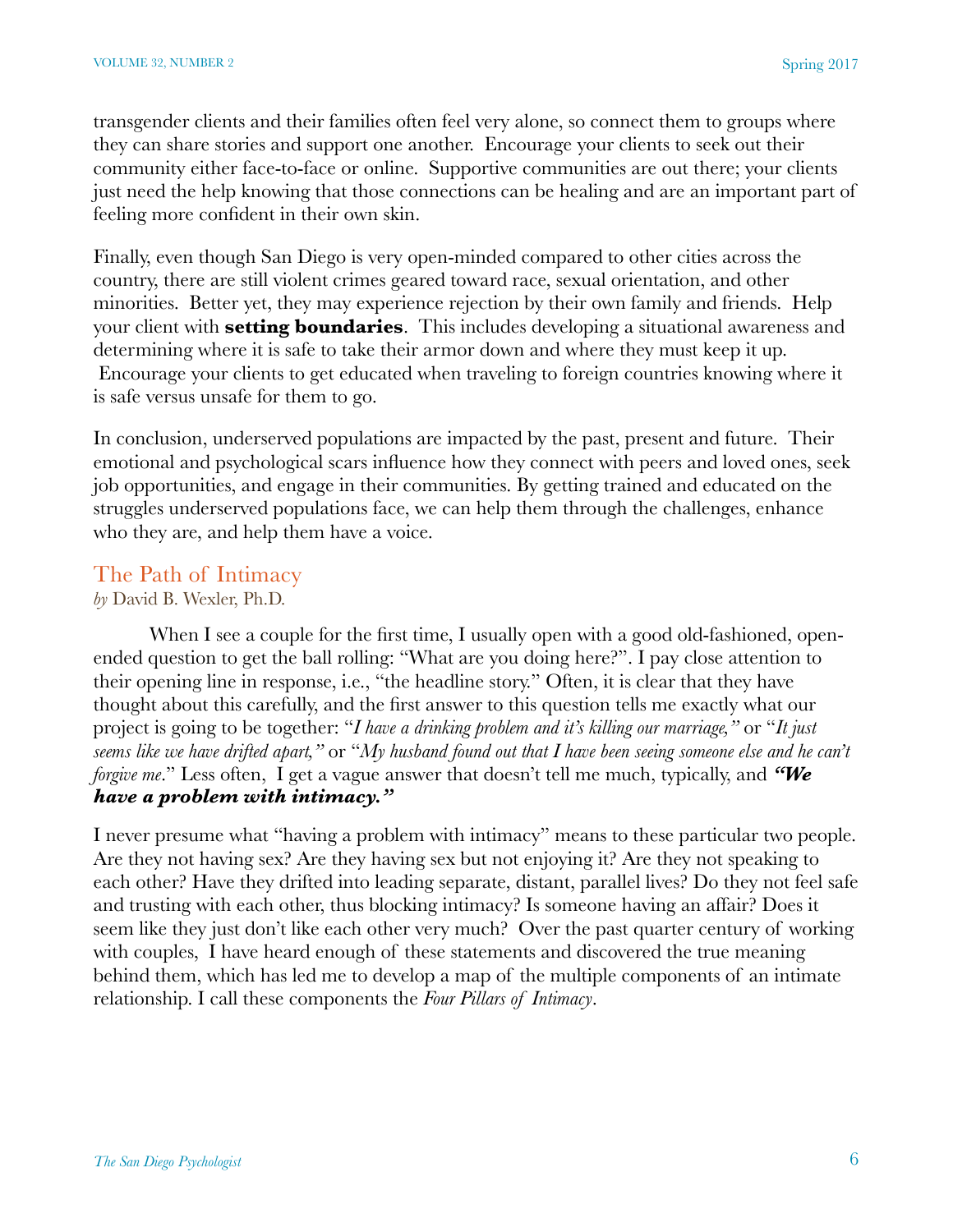#### *What does healthy intimacy look like?*

The healthy, vibrant, loving, trusting, connected, self-actualized relationship rests on the *Four Pillars*. When these pillars are shaky or collapsing, the structure they hold up collapses as well. Not every couple has all of these pillars in great shape, but there is a direct correlation between the strength of these pillars and the healthy intimacy they experience. No one pillar is any more important than the others; rather, they create a synergistic effect.

The first pillar is *Safety & Security*. No relationship has a fighting chance of true intimacy if one or both partners do not feel safe. Intimacy requires vulnerability, and vulnerability requires safety. Physical safety is paramount, in that, any threats of violence are totally incompatible with intimacy. Similarly, the relationship needs to be free of lies and deceptions, as well as threats of abandonment, humiliation, and betrayals, i.e., there needs to be emotional safety and security. If your partner is emotionally or physically threatening, or emotionally or physically unfaithful, or fundamentally not to be trusted to refrain from deeply hurting you, how can you be intimate?

The second pillar, *Knowing & Being Known*, refers to the ways in which both partners truly know each other. Even if you feel reasonably safe, you are not likely to experience intimacy unless you really know each other. The rewards of truly knowing another and truly being known by another are enormous. This goes beyond knowing details of your partner's life; it also includes knowing about his or her inner world, vulnerabilities, fantasies, dark places, and wonderful places. Knowing leads to empathy, which leads to genuine acceptance, which in turn paves the way for true intimacy. Some couples have this naturally, some need to work harder to enrich it, and others never achieve it.

The third pillar is *Affection and "Likeability*." These qualities contributing to intimacy show up in multiple venues: physical touch (non-sexual), non-verbal cues (like smiling), verbal statements (like "I love you" or "I'm so proud of you"), and generous behaviors or gestures (like bringing someone a cup of coffee or laughing at their jokes). When this area of a relationship is thriving, both parties feel consistently and genuinely liked by the other. The joys and rewards of feeling genuinely liked help people withstand the inevitable assaults and dissatisfactions in the course of any normal relationship.

The fourth pillar, *Passion, Chemistry, & Sex*, is the most complex. The other three pillars are, more or less, receptive to conscious effort and creative manipulation if the individuals are truly motivated. Passion, chemistry, and sex are more difficult to consciously generate. Many couples who have at least moderate levels of attraction may lose that connection, and the strategies for generating more passion often rest on making sure that the other three pillars are solidly constructed.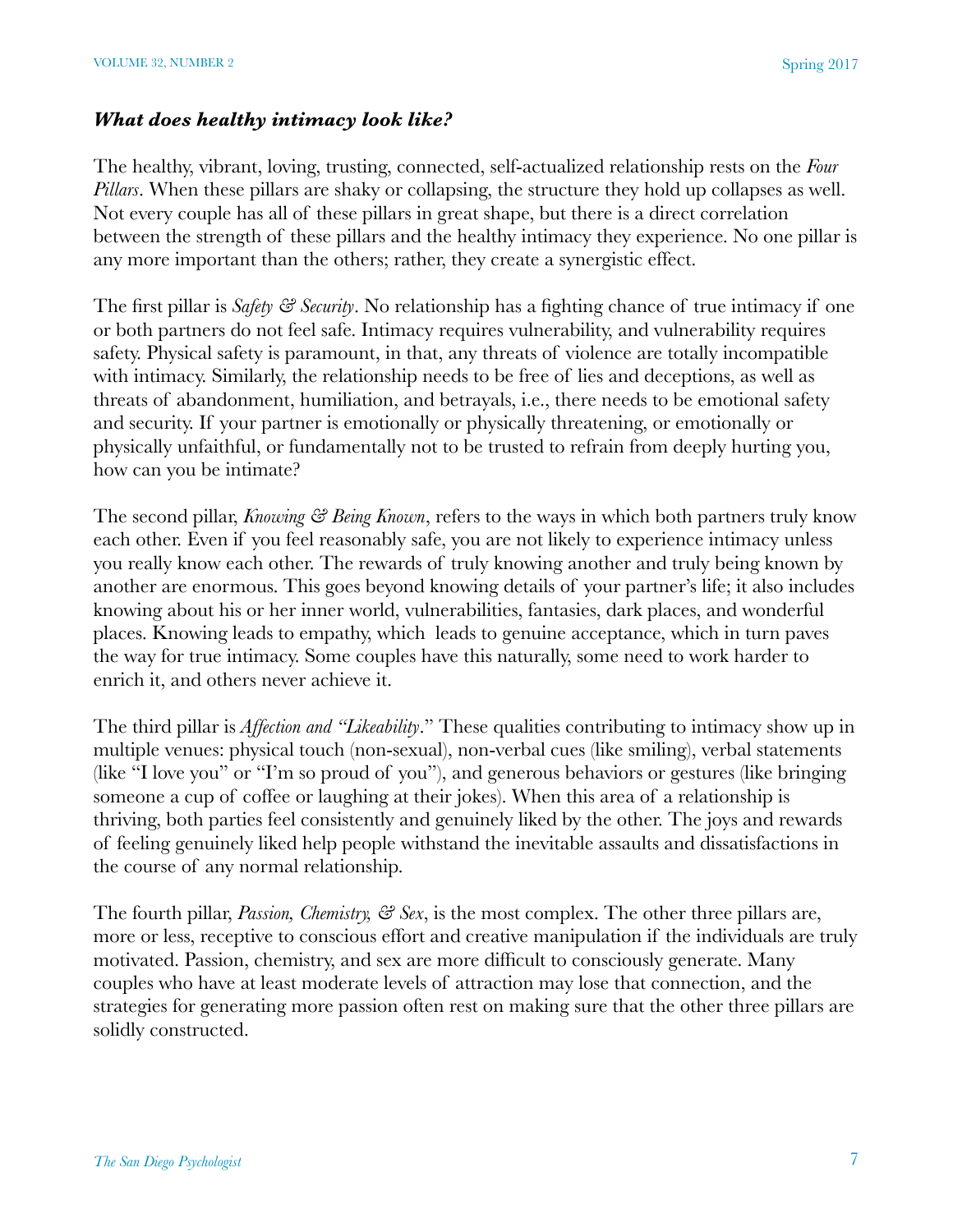# *Why can't we all just get along?*

There are only three reasons why intimacy gets complicated. And the story you tell yourself about why you are struggling with intimacy, or why your partner is, can make all the difference in the world.

#### **Reason #1: Pure Fear**

For a thousand reasons, we carry fears associated with intimacy. We feel vulnerable. We are afraid of being hurt, rejected, abandoned, humiliated, or betrayed. Everyone is afraid, but some of us are more afraid than others, almost always because of experiences growing up that have shaped us, consciously or unconsciously.

#### **Reason #2: Cluelessness**

Another reason that often complicates intimacy is gender-specific intimacy behaviors that backfire; men, in general, have not been sufficiently schooled in the art of empathic communication with women. Women often seek verbal intimacy in ways that may alienate men. Many men confuse the intensity of sexual intimacy with the big picture of full intimacy and seem mystified when their female partners seem uninterested, turned off, misunderstood, or disrespected. Women often try to be "helpful" by offering excessive suggestions or interpretations of their male partners' behaviors, who may perceive that behavior as controlling or maligning.

#### **Reason #3: Not Caring and/or Burned Out**

If you are in this category, don't bother reading this article because it will not help you. You may "suffer" from a personality disorder of psychopathy, or your "dismissive attachment" may have shut you down so profoundly that you have permanently given up on the possibility of human intimacy. You may be missing a chip for normal human interaction.

If you are in a relationship with someone like this, my best advice is to get out.

#### *Why bother with nurturing/enhancing intimacy?*

This might seem like a rhetorical question to those among us who naturally crave intimacy in all its forms. But to those who are conflicted about intimacy or are reluctant to engage in the rituals that seem to enhance intimacy, here are some good reasons to reconsider that reluctance:

*Intimacy feels good:* Attachment stimulates vasopressin and oxytocin, the "bonding" chemicals in our brains.People who have lived a long and rich life consistently attribute their emotional wellbeing to relationships, rather than accomplishments.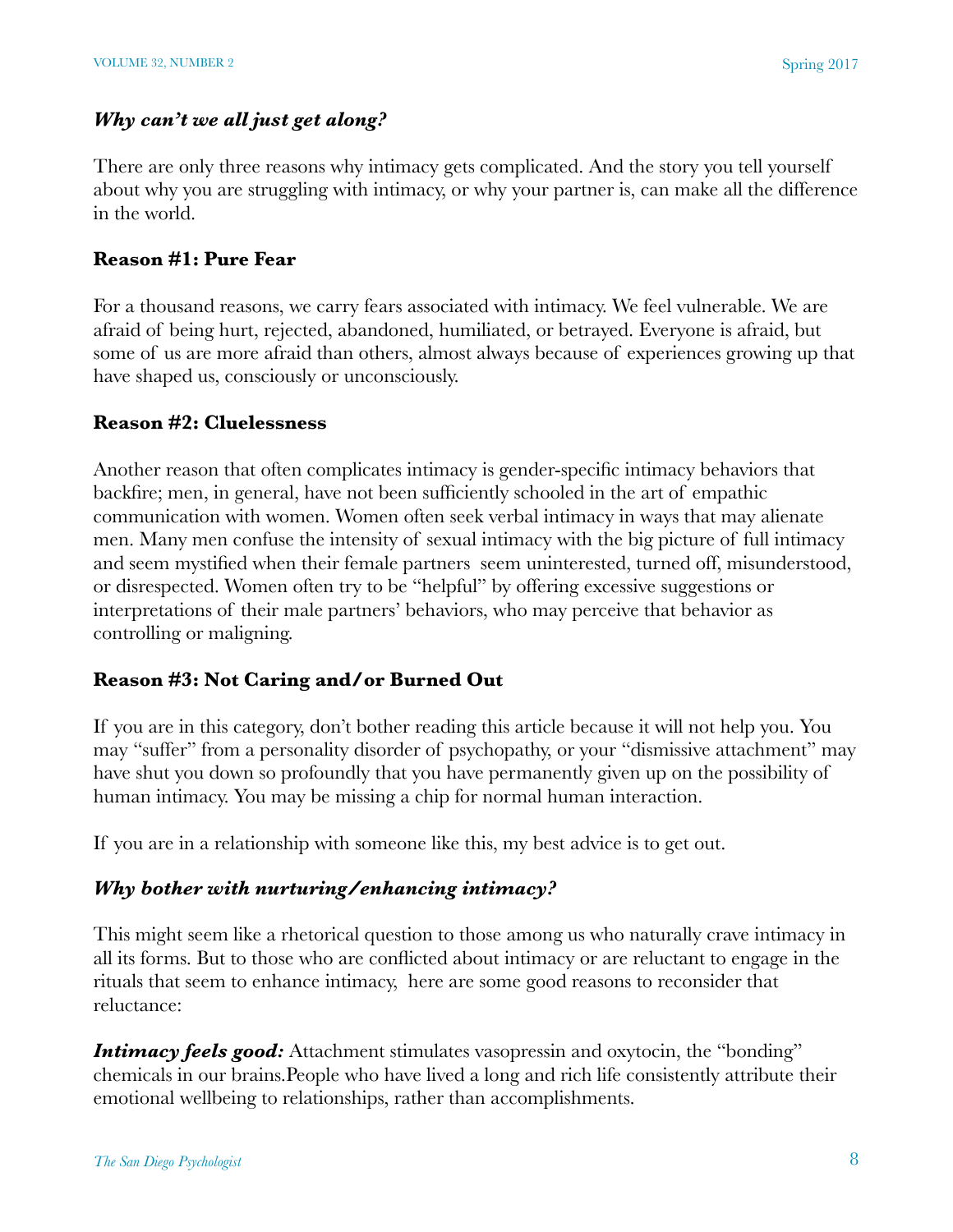*It usually beats the alternative***:** The alternative to experiencing genuine intimacy is loneliness and alienation. Some people who consistently fail at intimacy may decide that pursuing it is not worth the pain of failure. Rarely do these people express mental wellbeing and contentment from life. It must be acknowledged that nurturing intimacy in relationship can be demanding. Commitment comes with loss and conflict and vulnerability, and in rare cases, even even trauma.

*Intimacy can facilitate the resolution of other relationship issues::* **When there is a** solid foundation of intimacy, every other relationship bump in the road remains a bump in the road and nothing more. It is easier to listen. It is easier to accept criticism. It is easier to bounce back after spats and hurt feelings. It is easier to accept dull periods, losses, disappointments, frustrations, sexual deprivation, sexual rejection, differences on vacation preferences, disputes about child-rearing philosophies, and everything else.

*Intimacy helps cope with loss:* Researchers on midlife transitions and the psychological aspects of aging identify the inevitable losses involved as we move through different life stages. But one quote about this process that I often pass on to couples offers tremendous perspective and tremendous hope: Real intimacy diminishes "the narcissistic sting of aging" *(Colarusso, C. A., & Nemiroff, R., 1981).* The "sting" may refer to changes in physical appearance, or the realization that we have been imperfect parents or friends or workers. But he rewards of genuine, seasoned intimacy, the kind that can only develop over time on the mutual and emotionally raw ride through good times and through bad, provides a profound buffer to this "sting."

#### **Real intimacy often leads to more and better sex.**

**Last but not least, for most of us there is no more powerful way to genuinely grow as a human being:** The brilliant psychiatrist and psychoanalyst C. G. Jung once said: "One is always in the dark about one's own personality. One needs others to get to know oneself" (Jung, C. G., & Hull, R. F. C., 1977).

There is nothing that gives you the opportunity to know who you *really* are more than a truly intimate and authentic relationship. Intimacy is not limited to lovers. The unparalleled personal growth opportunities from intimacy can also be generated in your relationships with your children or parents or perhaps a few select others. If you needed even one more reason to really dig for intimacy, this is it: a purely selfish one.

#### Secrets, Cybersex, Infidelity, Addiction, Trauma…and Forgiveness? *by* Janis Abrahms Spring, Ph.D., A.B.P.P.

After an affair is discovered or revealed, an emotional avalanche is triggered that is often difficult for both patients and therapists to control. In my workshop with the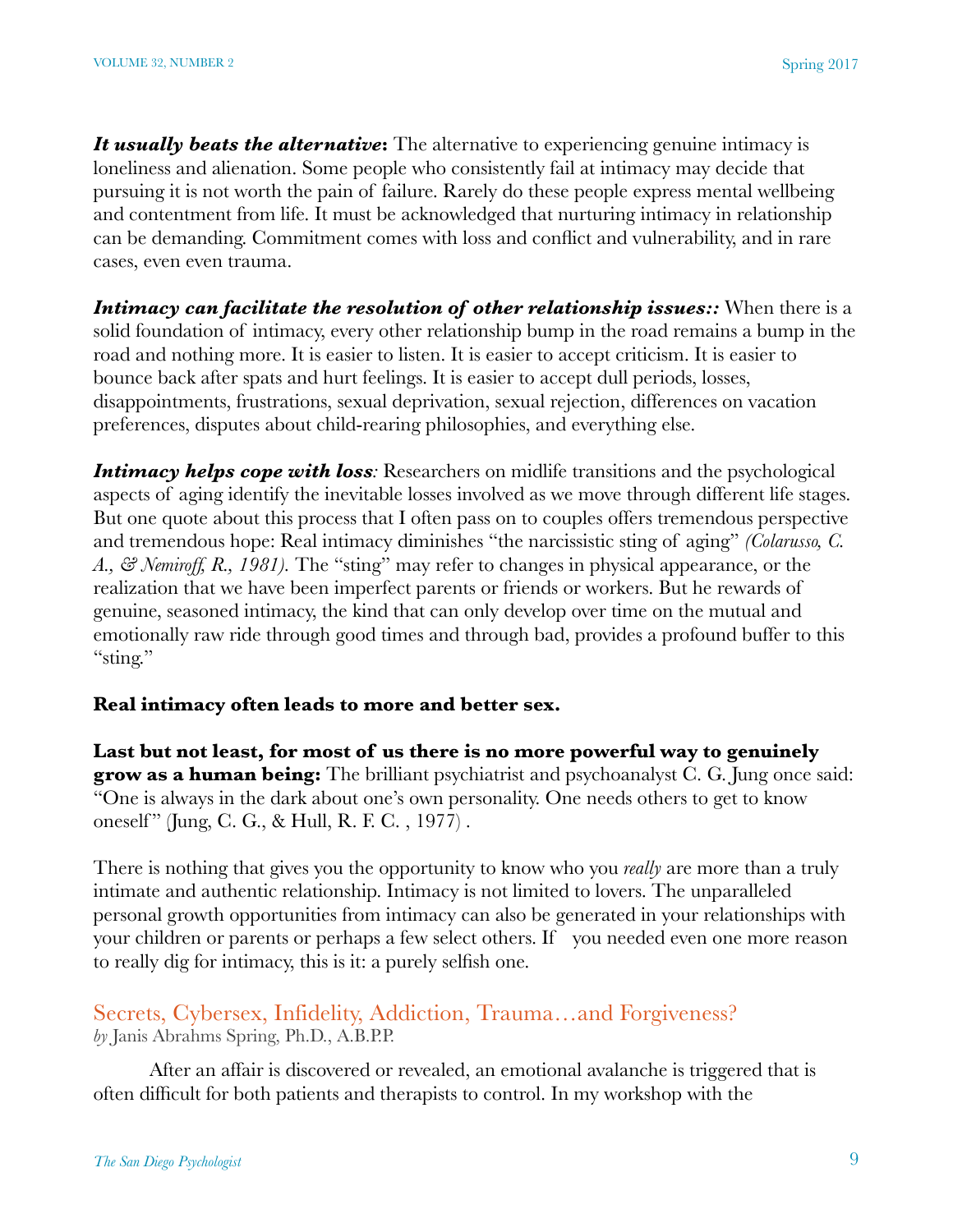Relationship Training Institute on November 10th, 2017, I will help therapists help their patients reframe an affair as a psychological trauma, learn how hurt and unfaithful partners respond differently to an affair, appreciate how this difference can promote healing, and learn how partners can make a healthy, self-interested decision regarding reconciliation. I will also present concrete strategies for rebuilding trust and sexual intimacy after an affair.

Infidelity is defined as a violation of sexual exclusivity when a spouse has sexual intercourse with someone other than his or her partner without that partner's consent. But this definition is strictly limited to married (heterosexual) couples and sexual intercourse. Besides including other types of committed relationships, we need to broaden the definition of infidelity to factor in Internet sex. People are spending hours talking intimately with others they will never meet, let alone touch. However, when committed partners learn of this betrayal, they often feel severely violated and decimated. As a general rule, if your partner were in the room looking over your shoulder feeling very uncomfortable with what you were doing, that may constitute an affair. At their core, affairs are about secrets and the violation of trust.

Today, there is a new world of affairs in the domain of cybersex. One of the great attractions of Internet affairs is that you can be anyone you dream of being. You can pretend you are a priest when you are a criminal, a man when you are a woman, and so forth. Often the attraction of an affair is not to the lover per se; that person may be someone the unfaithful partner idealizes or barely knows. Rather, the attraction is to the experience of the self – and that experience of romantic love, of transcending one's personal limitations, can be quite transcendent and emotionally convincing. To reiterate a point I have made in my previous writings, not only can the hurt partner not compete with the fantasy of the affair person (i.e., the unfaithful partner's lover), but the affair person cannot compete with the fantasy of the affair person. Fantasies usually promise more than we get in real life. Before unfaithful partners give up on their spouses for someone they barely know, they should ask themselves to name five things they know they will be fighting over with the affair person.

In my first book, "After the Affair: Healing the Pain and Rebuilding Trust When a Partner has been Unfaithful," I propose a three-stage model for healing.

The first stage is making sense of the trauma of infidelity, i.e., giving a language to its effects and helping partners normalize what they are experiencing. The second stage is making a thoughtful, not an emotional, decision about whether to stay together. The third stage is for those couples who choose to stay together and learn lessons from the affair which will strengthen their bond. Here, I suggest practical strategies for how to rebuild trust, rekindle sexual intimacy, and grant or earn forgiveness in ways that make it human and attainable.

# *Making sense of the trauma of infidelity*

Let us begin with the emotional response of the hurt party. When hurt partners discover their partner's affair, they experience a post-traumatic stress-like reaction in which two simultaneous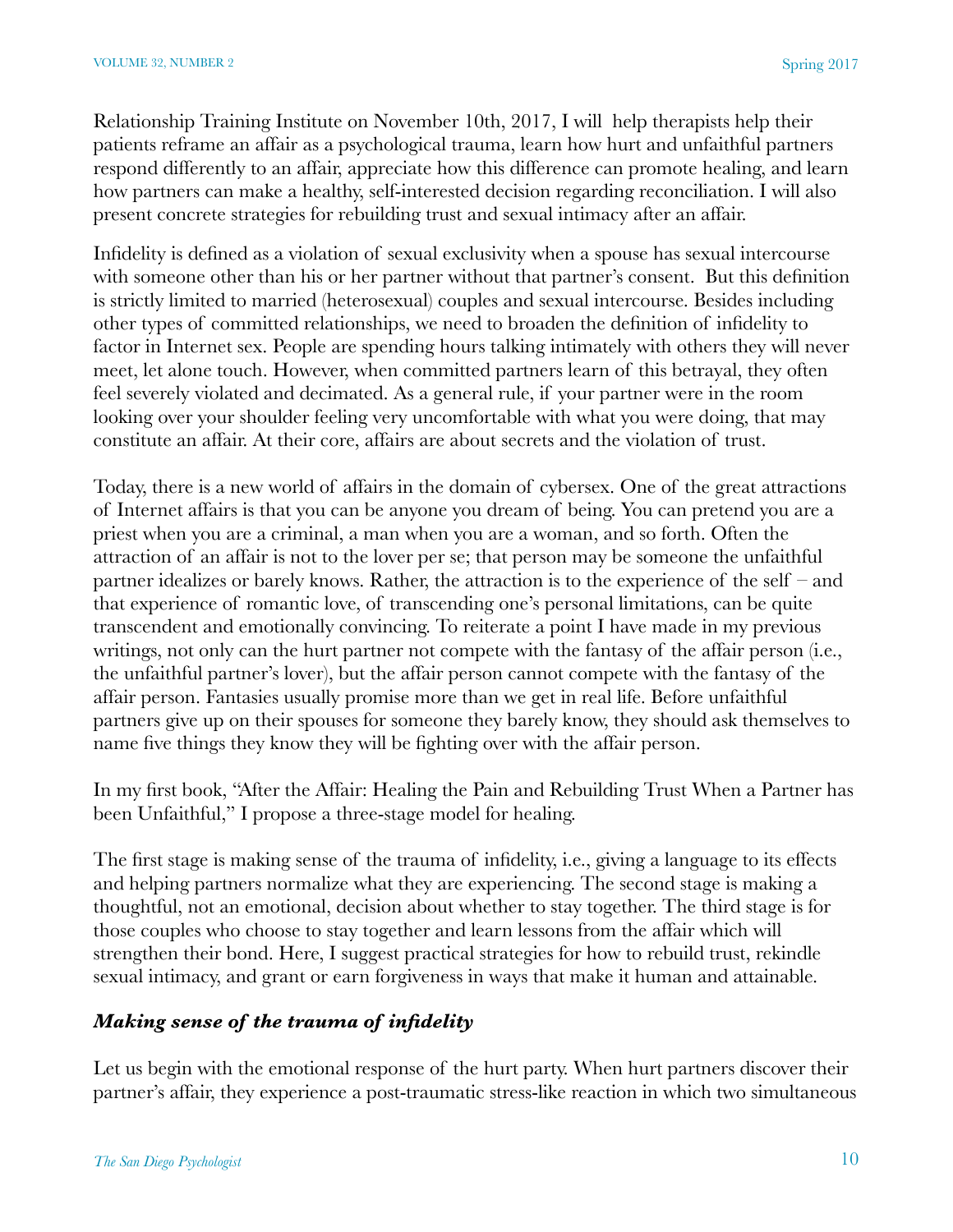and competing responses occur: hyper-arousal and deadening. On the one hand, they may find it difficult to concentrate or sleep, their minds often bombarded with images of the lover. At the same time, they may lose interest in everything that used to give them meaning or purpose.

Hurt partners often describe nine types of *psychological losses*, described below:

- 1. **Loss of identity:** You cannot recapture the way you are used to knowing yourself. For example, if you once thought of yourself as zesty, attractive, and capable, you lose all sense of your familiar self after discovering your partner's affair.
- 2. **Loss of specialness:** You thought that you could make your partner happy the way no one else could, and you now realize that you are disposable and interchangeable.
- 3. **Loss of self-respect:** Hurt partners often go to extreme measures to win their partner back and feel humiliated by their desperate behavior.
- 4. **Loss of self-respect for not acknowledging that you were wronged:** Often the cues of deception are obvious, but hurt partners don't confront them because the truth is too shattering. They are left struggling to forgive themselves for not speaking up about violations in the relationship.
- 5. **Loss of control over thoughts and actions:** Often, hurt partners become obsessed with details and spend hours compulsively checking for information.
- 6. **Loss of a sense of order and justice in the universe:** There is a sense that the world no longer operates according to specified rules, instead, is arbitrary and cruel.
- 7. **Loss of religious faith and belief in a higher power:** "If God were good," hurt partners ask, "why would He do this to me? If I were good, why would this happen?"; the hurt partner's sense of alienation and loss of self-confidence are profound.
- 8. **Loss of connection with others:** Whom do hurt parties turn to? They often want to tell their family and friends but recognize the awkwardness or destructiveness which may follow.
- 9. **Loss of a sense of purpose and the will to live:** This is an extreme reaction to the affair and can be fatal.

These losses capture the deep and pervasive sense of betrayal, which hurt partners experience when the affair is revealed. The most important strategy for therapists is to get patients to talk about and appreciate their losses. They will be embarrassed to admit how "badly" they believe they are coping. By giving their experience a name and context, however, therapists have a chance to help them feel less crazy, helpless, and alone. This normalization may be the most significant healing gesture therapists can offer their hurt clients.

What about unfaithful partners? Their response to the affair often is quite different, which is one reason why this work is so challenging. As eviscerating as the affair is to hurt partners, it is often validating and expansive for unfaithful partners.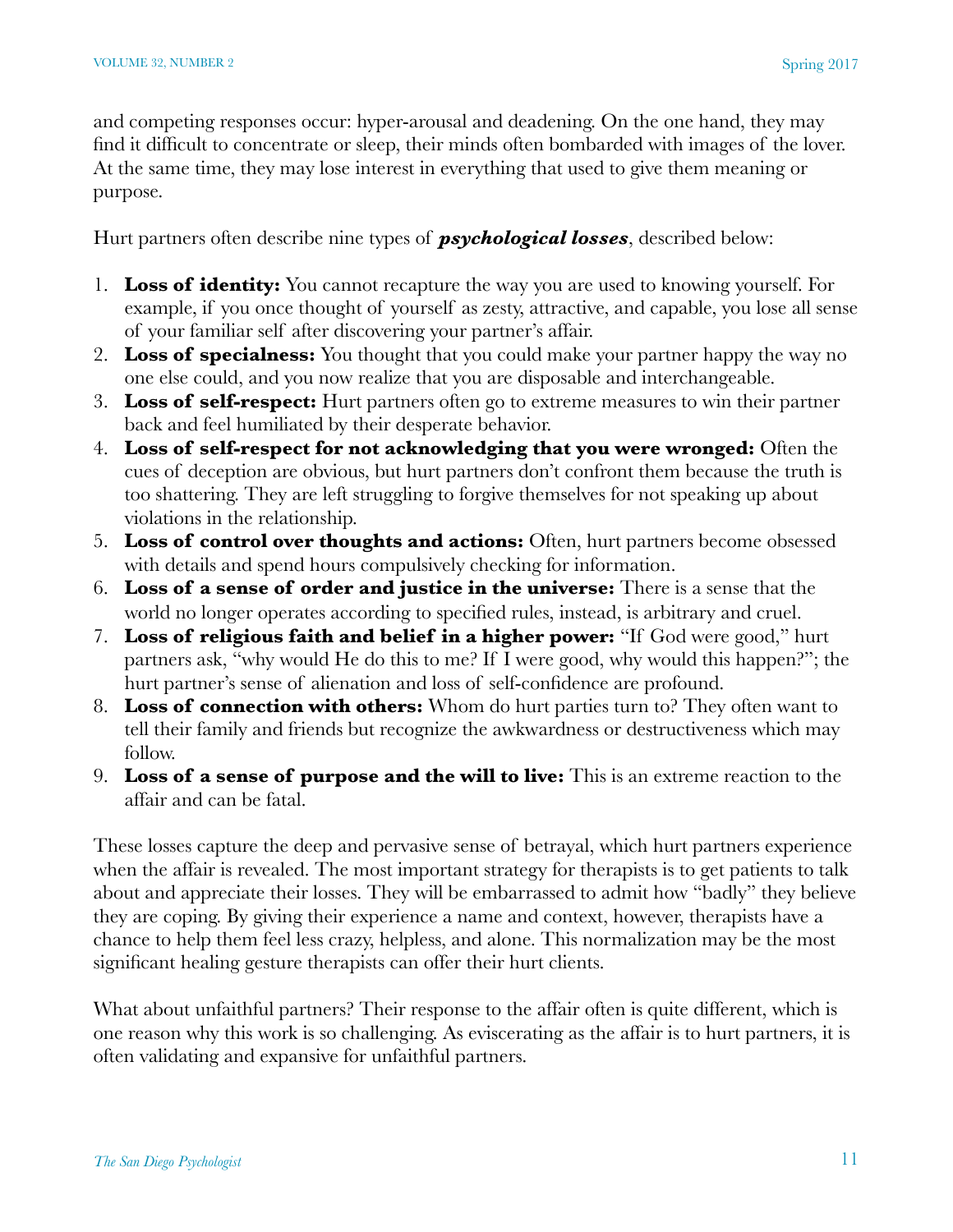Let us look at some of the more common emotional responses of unfaithful partners. Often their first response is relief. They may be relieved that their secret is out in the open. Next, they are often impatient; they want to move on. But to move on, they must learn to pay attention to their partner's pain. In my book, "How Can I Forgive You? The Courage to Forgive, The Freedom Not To," I talk about how therapists need to help unfaithful partners create "a transfer of vigilance." That means, unfaithful partners must approach their partner's trauma, express remorse, and talk about the lessons they have learned about why the affair happened. They need to address those issues that made them vulnerable to an affair, work to earn trust, and make their partner feel loved and cherished.

At the same time, hurt partners may need to learn to let go of their preoccupation with the injury, and to not bring it up every time they think of it. They also need to take a fair share of responsibility for how they may have created space between them and their partner to allow a third person to come in between them.

Other responses of the unfaithful partner include grief over the loss of the lover, justified anger and the absence of guilt, fear of losing the love of their children, paralysis (the inability to decide whether to end their relationship with the affair-person or marriage partner), and self-disgust.

Both partners need to learn how to manage their fears. The greatest fear of the unfaithful partner often is that they will never be forgiven no matter how hard they work to rebuild trust. The greatest fear of the hurt partner often is that they will never feel safe or that they will continue to turn up evidence that renders them insecure. This belief makes it hard for unfaithful partners to recommit.

#### *Making a thoughtful, rather than emotional decision about reconciliation*

The second stage of recovery from an affair requires both partners to make a thoughtful, not an emotional, decision about whether to reconcile. This is a two-step process: making sense of feelings of love, and directly confronting one's ambivalence about returning home. When it comes to feelings of love, both partners may struggle with an intense but unwarranted attachment, i.e., the hurt partner's love for their partner, and the unfaithful partner's love for the person they had an affair with. Hurt partners may love a partner who is incapable of meeting their essential needs. Unfaithful partners may feel romantic love for the lover and be willing to risk everything for someone they hardly know. They may need help understanding the emotional, cognitive, and chemical underpinnings of romantic love so they don't act precipitously and toss away a potentially salvageable relationship with their committed partners.

In deciding whether to recommit to the marriage, partners should be encouraged to express their doubts and fears. Therapists can then help partners respond in a thoughtful way. Typically, partners may wonder, "Yes, you're making changes, but are they permanent or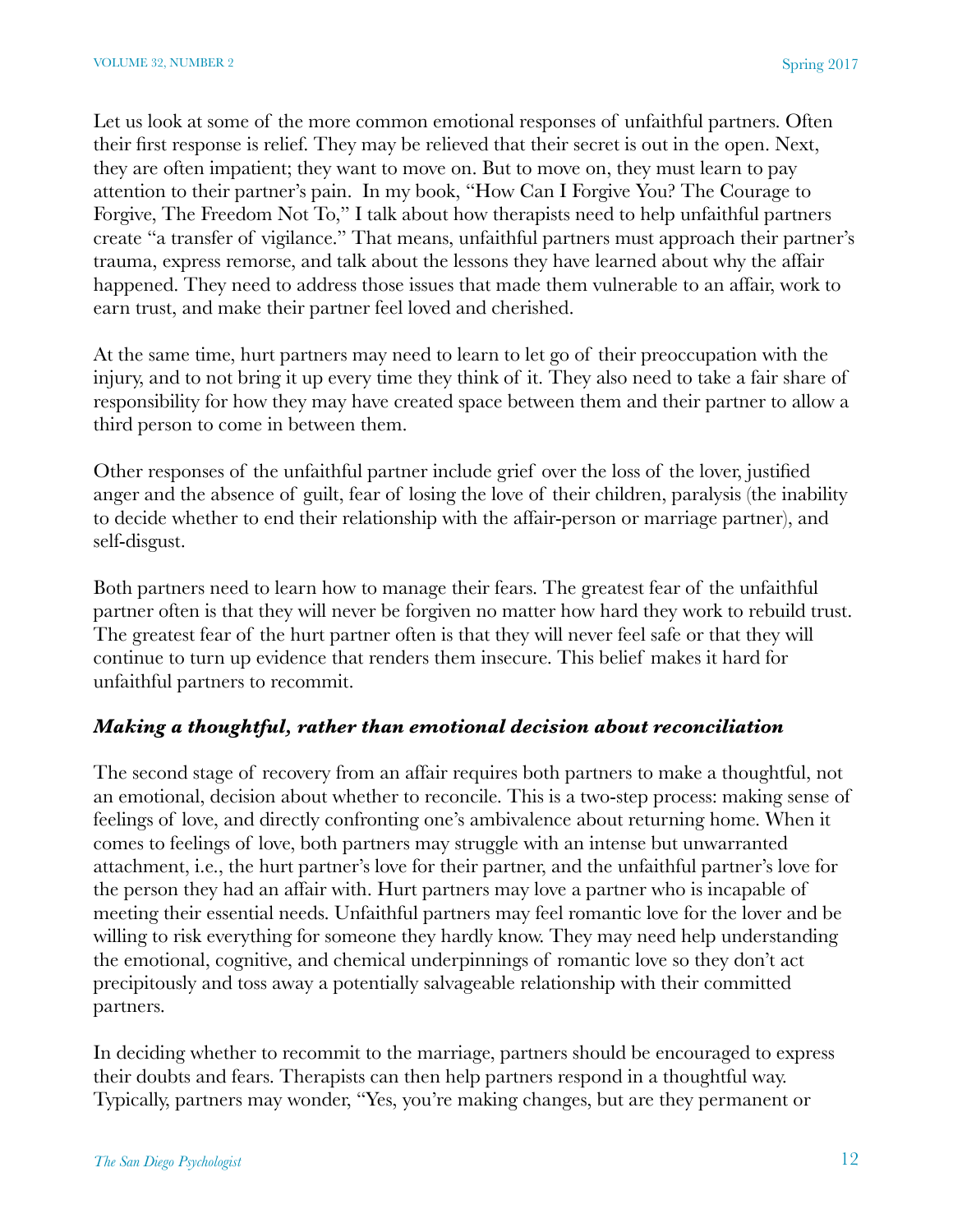sincere?"; "Do you want me or just the package?"; "Should I stay for the sake of the children?"; "If I spend more time with the lover, might I be able to make a better decision about what is best for me?" and, "after so much damage has taken place, how can I trust you again?" These questions underscore each partner's ambivalence about recommitting and must be answered thoughtfully.

# *Rebuilding the relationship*

After an affair, there are three essential conditions to rebuilding trust and earning forgiveness. Unfaithful partners must 1) pay attention to the pain they caused and offer a meaningful, generous, specific, heart-felt apology, 2) they must look deeply into themselves and figure out why they strayed so they can protect the boundaries of the relationship, and 3) they must work hard to earn trust and generate feelings of love. Both partners need to take a fair share of responsibility for how they contributed to creating a space between them that made room for someone else, and to work hard to make their partner feel loved and cherished.

Those who attend this course will hear my unromantic model of love and reconciliation. It begins when the unfaithful partner has a funeral for the lover and, turns toward the hurt partner. Then both partners begin to treat each other in ways that foster tenderness, trust, and intimacy. And then, last (not first, as many partners wish), feelings of love may return.

# Emotionally Focused Therapy for Emotionally Escalated Couples *by* Ian Witter, L.M.F.T.

 Sarah and Robert have been married for five years. When scheduling the appointment, Sarah tells you that they've been having "communication difficulties." During the first session, Sarah states that they have been arguing and that the arguments can get pretty nasty. She elaborates, saying that she feels attacked, and blamed for the distress in their relationship, and that she perceives Robert as having an anger problem. Robert, who was sitting quietly up to this point explodes with, "I wouldn't get so angry if you weren't such a nag!" Sarah responds with "This is exactly what I was talking about, I don't know why I even try! Why do you have to be such a dick?!" Robert responds with another derogatory statement about Sarah's character, and you, the clinician, are left wondering about career options at Starbucks. What causes these seemingly out-of-control outbursts among couples? What can you, as their clinician do to help slow them down and get them to a place of safety and connection?

For clinicians who work with couples, such "escalated" couples can be the most daunting of cases. These are the couples who come to therapy seeking assistance, but frequently end up engaging in yelling matches, during which they seem more interested in name-calling and making threats than working on their relationship. As a clinician who specializes in Emotionally Focused Therapy (EFT) in my work with couples, I appreciate the challenges posed by taking on escalated couples as clients and understand why many clinicians refuse to work with them. Escalated couples can make us question our skills as a clinician, and push our buttons personally. Fortunately, EFT was created to work with clients experiencing distress in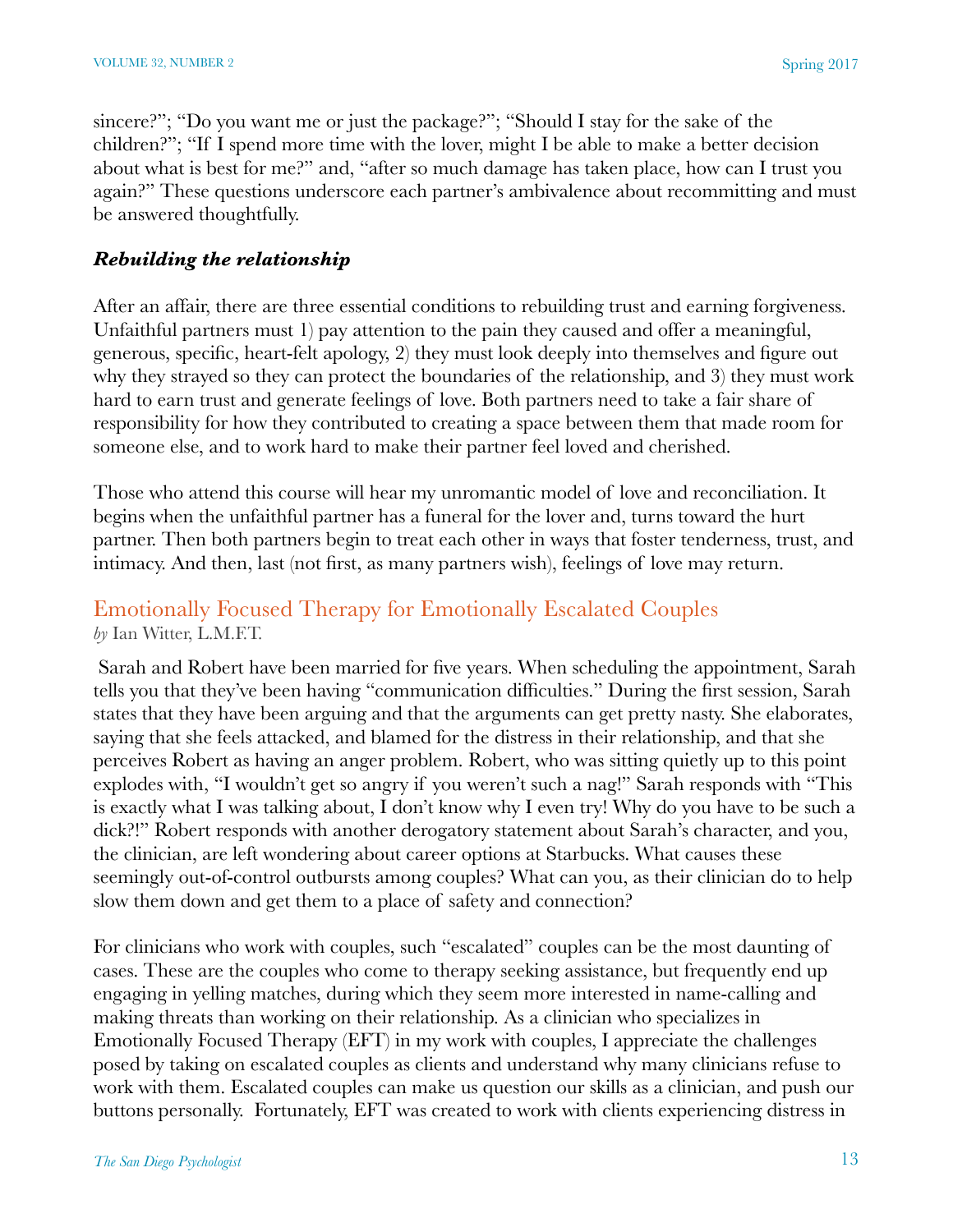their relationship, and can be very effective in working with highly escalated couples. For those unfamiliar with the EFT model, here is a brief overview.

EFT is a systemic, evidence-based approach to couples therapy, based in attachment theory. Its underlying assumption is that every individual longs to find a sense of belonging, safety, and acceptance with at least one other person in his or her life. This seemingly innate need for attachment to another exists across socioeconomic classes and cultures. But what happens when the interactions with our partner doesn't feel safe or secure? How do we respond to this relational stress? Couples with an insecure attachment to one another can respond with defensiveness, anger, blaming, and accusations, or distancing and withdrawal. Common manifestations of relational distress include infidelity, substance use, or physical or emotional abuse. EFT views these negative responses as a reaction to perceived abandonment and a fracturing of the desired secure attachment by a partner. By putting these responses in the context of heightened emotional need, EFT helps couples reframe these negative emotional responses as a desire for safety and security. This is done by helping the couple recognize their primary emotions and how these are connected to the underlying attachment needs of each partner. EFT is also experiential, i.e., part of the therapeutic process is to structure new conversations in which the couple can communicate these attachment needs. In short, EFT helps to drive connection through emotional vulnerability as opposed to emotional reactivity.

EFT also views negative interactional patterns within a distressed relationship as consistent and predictable, regardless of the content of the argument. Each partner's relatively predictable relational role is usually related to their underlying attachment style (secure, avoidant, or anxious). As clinicians, how many times have we heard one partner say, "I can never get anything right, so now I don't even try" (avoidant attachment style) and the other state, "I feel like I'm all alone in the relationship, and that my partner doesn't care about my feelings at all" ( anxious attachment style). The typically avoidant tend to withdraw into themselves in times of stress. The typically anxious tend to find comfort through interactions with another, and when they don't get comfort, can become critical and blaming in their attempts to find it. When one partner creates distance and avoidance, and the other craves closeness and intimacy, trouble results. EFT recognizes this pattern as the "cycle" that occurs for distressed relationships, regardless of the content of the communication. EFT is comprised of three stages and nine steps. The typical course of treatment is 8-20 sessions, but underlying issues (trauma, substance use, infidelity) affecting the relationship can extend the length of treatment.

#### **Stage One: Assessment and de-escalation of current negative cycle**

Step 1: Create alliance with couple and assess issues that create conflict, with a focus on how these issues are related to the underlying attachment issues for each partner.

Step 2: Identify the negative cycle, and each partner's position in that cycle. Focus on each partner's behaviors, thoughts, secondary and primary emotions, and unmet attachment needs.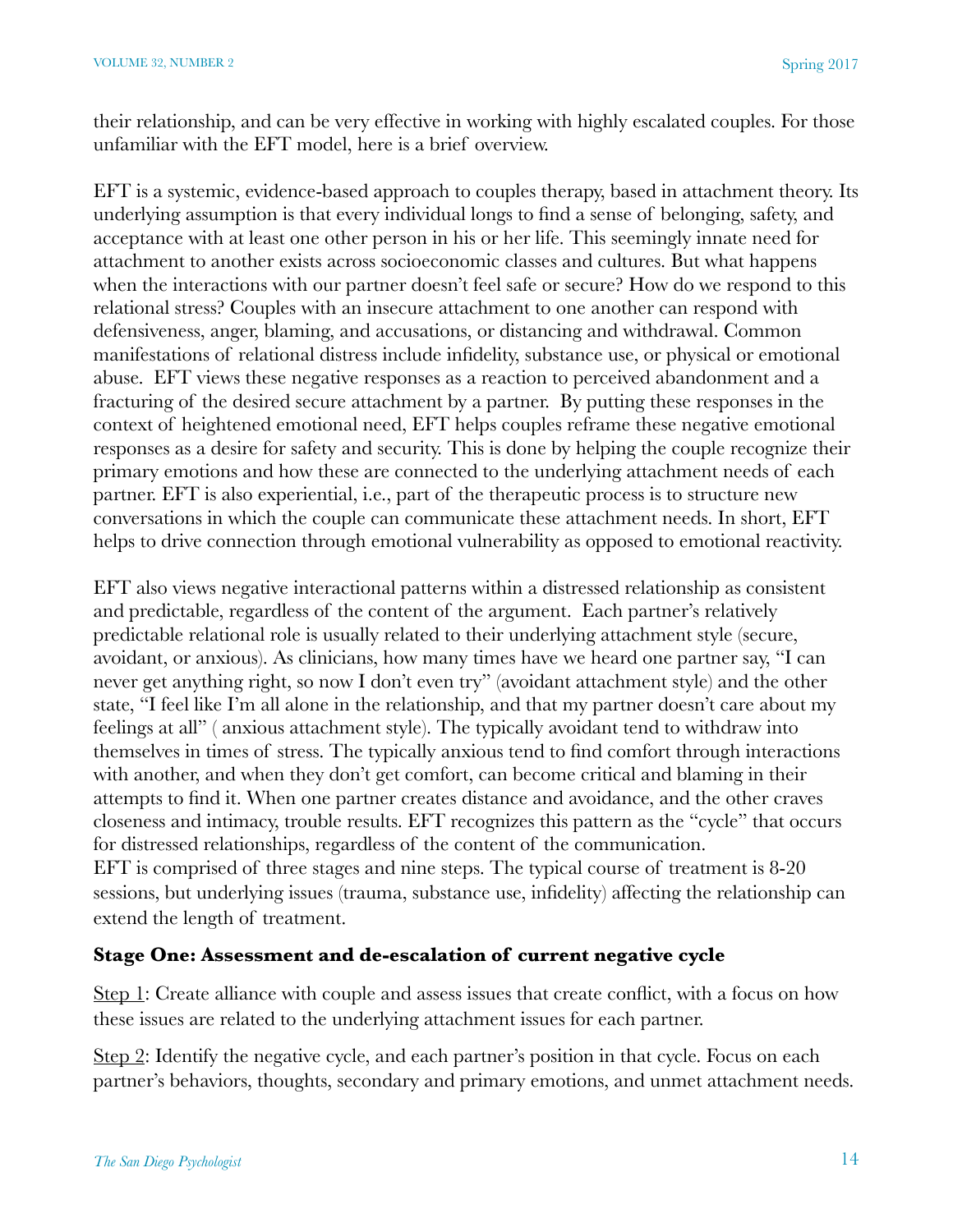Step 3: Access underlying emotions both partners feel in the course of the negative cycle. Hearing their partner's relational experience attached to other vulnerable emotions instead of rigid negative emotions helps to temper their own interactional patterns.

Step 4: Reframe the presenting relational conflict in terms of unmet attachment needs and primary emotions. Frame the negative cycle as the source of the relational distress, thereby externalizing the cycle they experience.

# **Stage Two: Changing interactional process; restructuring emotional bond between partners**

Step 5: Foster identification of previously disowned aspects of self (emotions and attachment needs) and integrate these into relationship by sharing with the other partner. Identify how these disowned emotions have prevented the partner from reaching out authentically.

Step 6: Promote acceptance of the sharing partner's experience, with the goal of each partner believing and trusting what the other partner is sharing, particularly, that partner's underlying emotions and attachment needs.

Step 7: Help facilitate the authentic expression of attachment needs driven by primary emotions directly to one another, so as to dispel the old negative relational pattern.

# **Stage Three: Consolidation and integration**

Step 8: Facilitate new solutions to old relational problems. Given the new pattern of relating to each other, it is easier for the couple to create new dialogues around previous topics they found difficult.

Step 9: Consolidate new relational positions and emotional engagement with one another.

Using these nine steps, EFT restructures the attachment bond between partners, and moves them from a place of functioning independently to functioning from a place of security. Being able to feel as if they are being experienced by their partner from a secure place helps resolve any lingering attachment injuries from childhood. Successful completion of EFT is an effective way of healing from traumas experienced in childhood or from previous relationships.

Structurally, working with highly escalated couples is no different from working with lessescalated couples. In both cases, partners feel that they are unheard and alone, and are protesting what they perceive to be an emotional abandonment. The only difference is that the escalated couple is more verbally critical about it. Many individuals who are so quick to "go on the attack" have experienced what we would call "little t" trauma at some point in their history. While not enough to cause symptomatology associated with Trauma, the injuries experienced in their past are enough to cause an extreme defensive reaction in times of relational stress. These individuals are more likely to externalize what they perceive to be the source of their distress, in this case, their partner. Because they are so quick to escalate, it can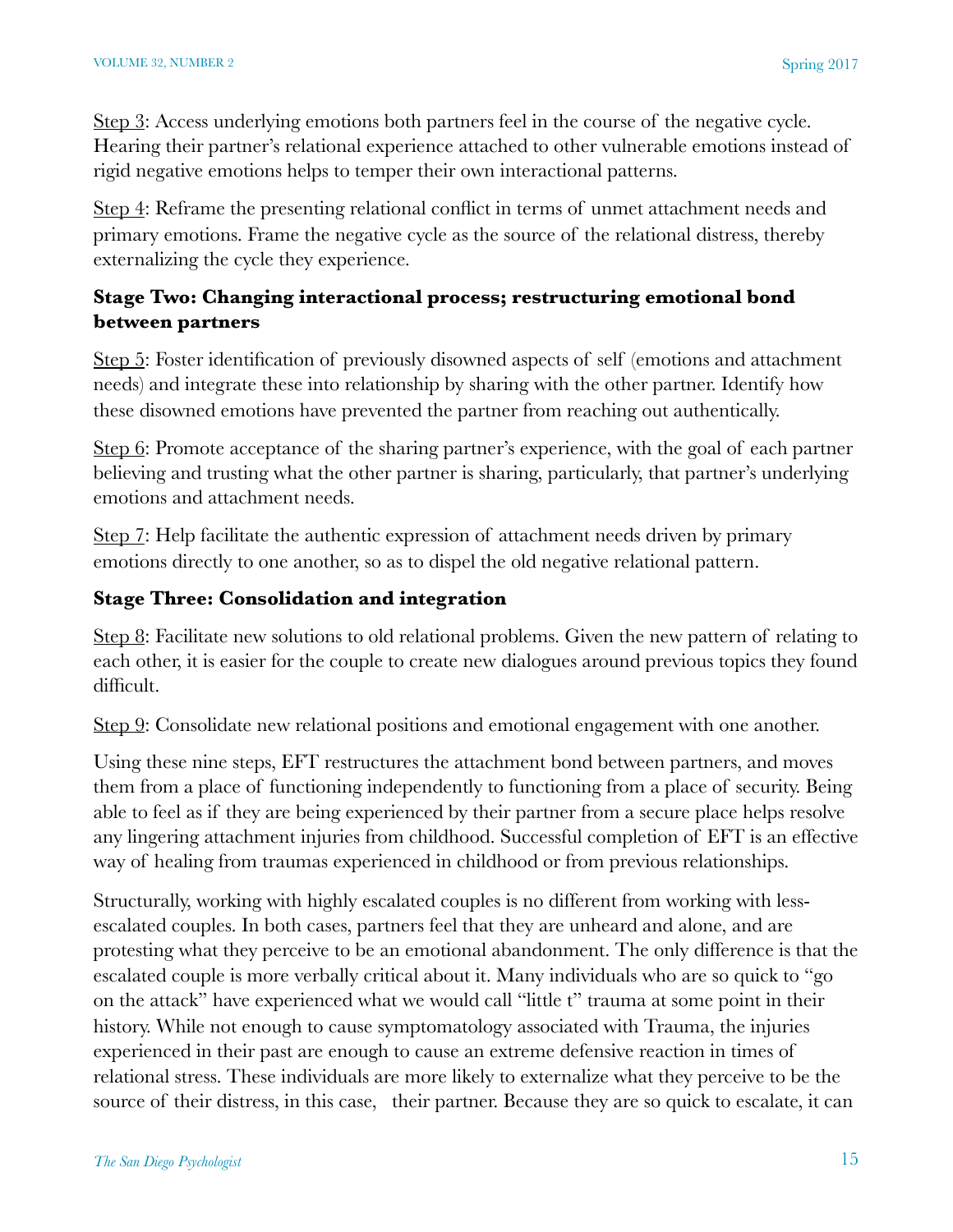be difficult to remain focused on their underlying emotional needs, and to recognize that these moments of distress are the moments in which they most need connection with their partner.

The following are some pointers to help clinicians stay connected and focused when working with highly escalated couples:

- ➢ During the course of treatment, you may become the focus of either partner's anger. If this occurs, remember that the expressed anger is directly correlated with to the pain of being in a distressed relationship. It can be difficult to remain focused on the underlying emotional pain that a client is experiencing when their defensiveness is directed toward you. Notice that they are becoming reactive because you are touching on the place of their emotional injury – the place where they need support and validation the most. Also keep in mind that their negative response would be no different with a different therapist, working with a different model. The best approach is to validate their emotions and empathize fully.
- $\geq$  Be patient. These couples are often locked into these negative cycles for years. It will take time, patience, a willingness to meet the couple where they are, and persistent validation to help them begin to de-escalate. Continue placing their defensiveness and anger into the cycle.
- $\triangleright$  Be directive. When highly escalated couples first come in, it is imperative that they speak to you and not to each other. In the beginning, you need to gather information about the negative cycle between them. Letting them speak to each can be like putting a match to gasoline in that they will quickly fall into their negative cycle. Stress that they might hear something from their partner that they disagree with, but emphasize that you need to understand both sides of the relationship.
- $\geq$  Learn to recognize the non-verbal cues indicating your client's reactivity, especially by watching the non-speaking client. Examples include a tapping foot, crossed arms, an eye roll, etc. To be able to say to them, "I know that what Robert is saying is upsetting you, Susan, and you may disagree with what he is saying, but it is important for me to hear how he makes sense of what is happening between you two. I also want to hear how you make sense of this place in which you two find yourself" can be enough to mollify any angry attacks. Remember, their underlying emotional experience is probably hurt, sadness, fear of being abandoned (anxious response), or feeling incompetent, and that they are failing as a partner (avoidant response). Your job is to help them recognize this and be able to share this with one another.

**RISSSC** (elaborated below) is one of the primary "tools" employed in EFT in order to help clients feel heard and validated. RISSSC helps clients to slow down and engage with their emotional processes rather than their defensive, cognitive processes. It also helps them to stay focused on the emotional content rather what they feel is 'wrong' with their partner.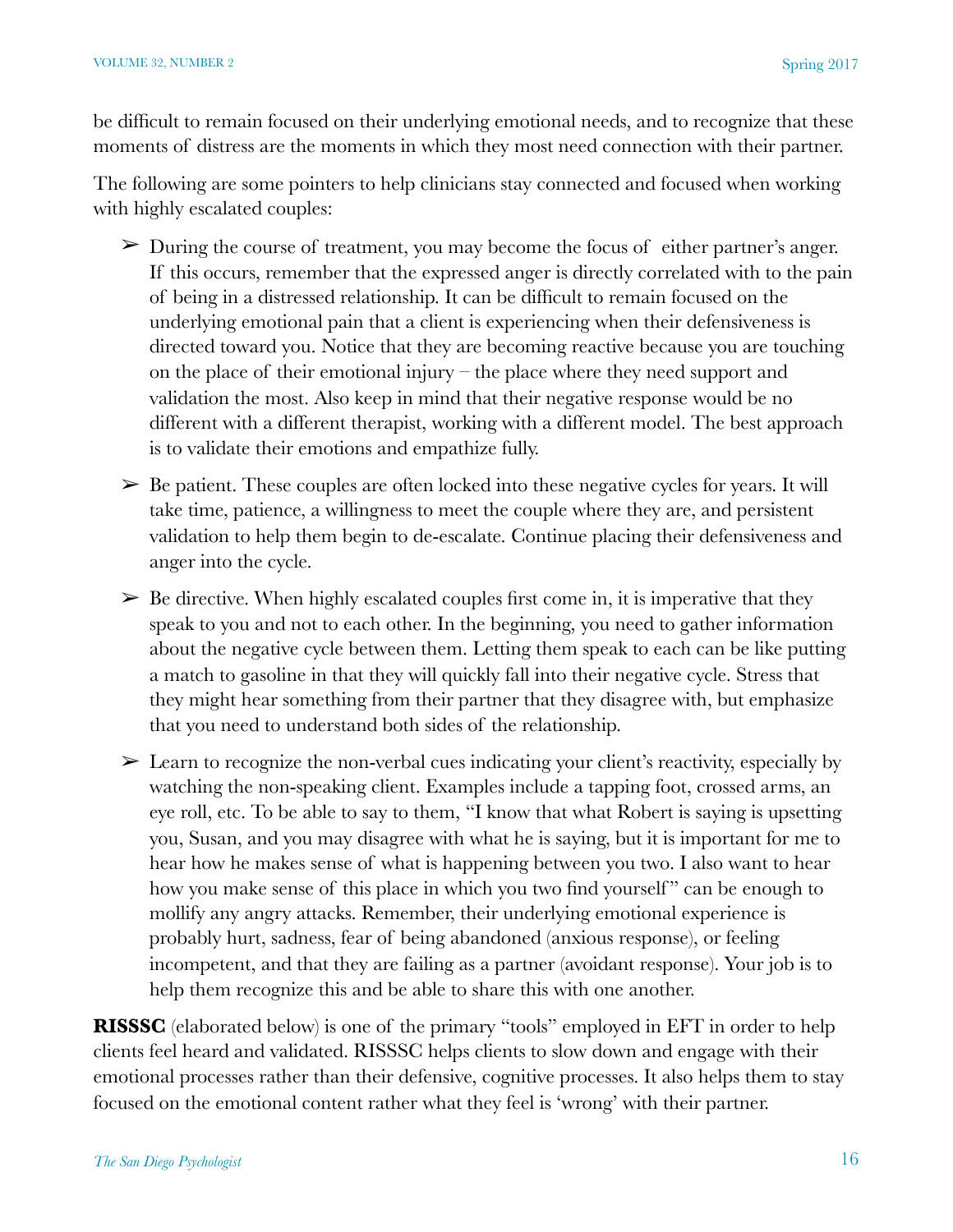**Repeat:** repeat key words and phrases. "It's scary. It's scary to think he won't be there for you. It's scary to feel alone and abandoned in this relationship."

**I**mages: use of images that have emotional content. "You feel shut out – like he's locked himself in a vault, and there's nothing you can do to reach him.

**S**imple: use simple, concise phrases. "You want to feel connected to him. You long for it."

**S**low: use the pace of your speech to create space in room for deeper emotional experience.

**S**oft: use a quieter tone to provide comfort and connection.

**C**lient words: used to validate and support the client in their story. Repeating key emotional words can heighten the emotions related to their attachment fears, which can help clients engage with their hurt and sadness instead of their anger and defensiveness. "You feel *alone*, like he's not there for you in those moments when you need him the most."

Working with highly escalated clients can be incredibly challenging, but also incredibly rewarding. If we focus on their anger as an expression of their attachment fears rather than an intentional move to injure, we can start to see the deep bonds these couples have toward one another. Be aware that that working with highly escalated couples means being witness to the horrible things they say to each other. You cannot prevent that, but you can make these moments constructive by putting them into the interactional cycle that brings the couple into treatment; that, ultimately is the goal of working with these distressed, difficult couples.

# Continuity and Change: Lessons from Immigrant Families *by* Celia James Falicov, Ph.D.

Immigrants face the complex reality of adapting to a new culture, while simultaneously having to cope with normal developmental changes. When immigrant families seek intervention, therapists may do well to focus on continuity as well as on change, i.e., accepting that some things should stay the way they are, at least in the present moment, even if they do not perfectly align with their new environment. This approach can create a reassuring familiarity, while giving clients the tools to cope with excessive anxiety and curb further disorganization that can result from the challenges presented by therapy itself.

The clinical vignettes that follow involve aspects of the therapy with two middle class families at early stages of cultural transition from Mexico:

# *Case 1: "Pretend you are staying; that will help you in case you go back."*

The first vignette is about a young Jewish couple, two years post emigrating from Mexico. The wife is depressed, and reports that she misses her home, parents, and friends. The husband, an upwardly mobile entrepreneur, expresses irritation toward her emotional state, stating that she had acknowledged, when they got married, his plan to move to the United States in order to start a business. The wife acquiesces, but states that she did not know then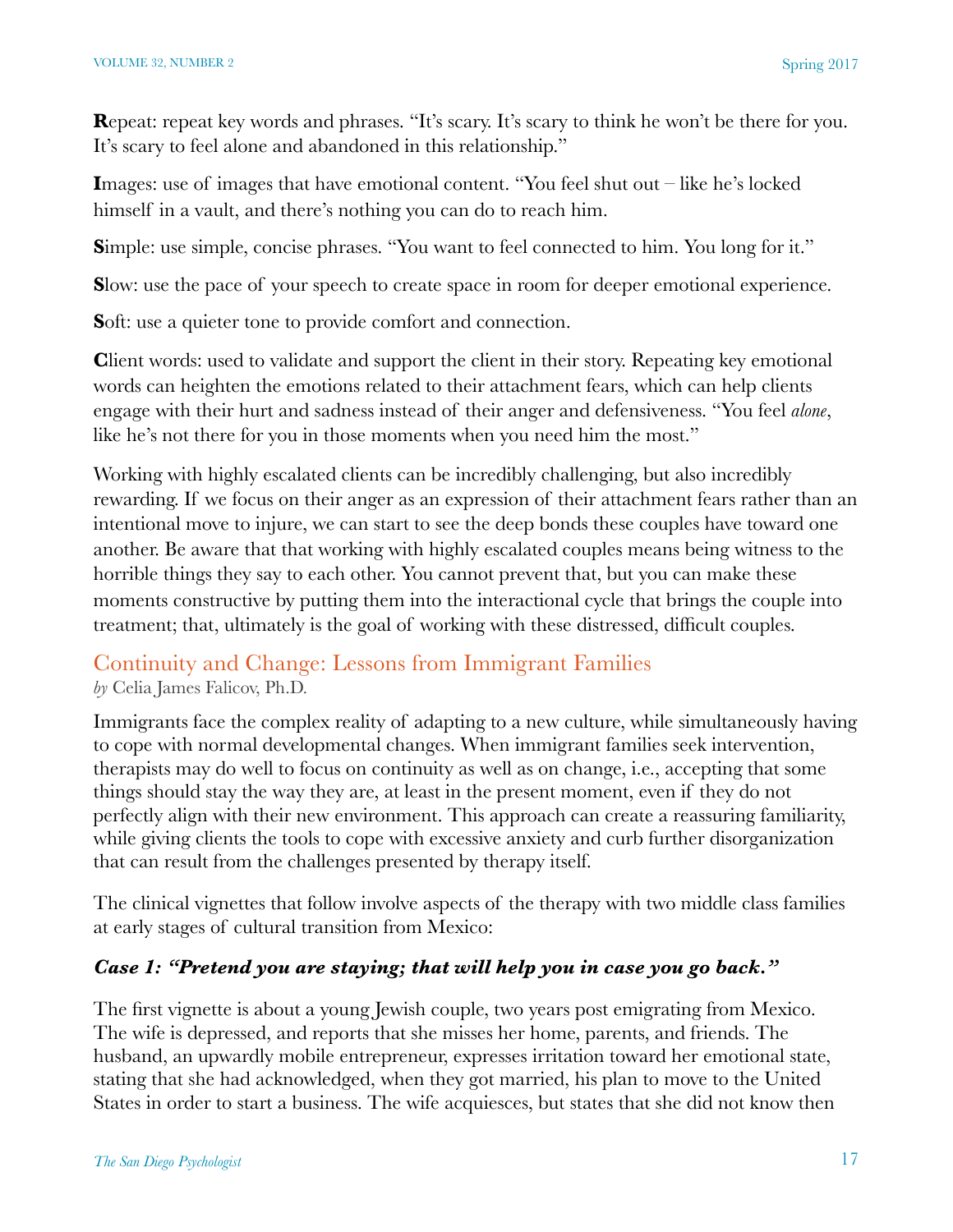that he was "asking (her) to live with half (her) heart here, the other half back where 'there are mountains of love ... wasting away'." The husband, who is satisfied with the love he gets from his parents and friends during visits to Mexico, seems to believe that his wife phones her parents too much. ( The wife's behavior is consistent with what might be expected in her culture and gender. The strong, nurturant, and controlling attachment between parents and children, observed in families that combine Latin and Jewish cultures is often accentuated in Mexico. This is likely the result of their intense experience of the social and identity problems associated with being a non-assimilated ethnic and religious minority).

I empathize with the wife, acknowledging how much she must miss her kin network, and how isolated she feels in the States with a young child and her husband as her only social network. I wonder aloud if she felt that she had the right to ask her husband to follow her back home this time, if things did not work out for her here. The husband begins to see that he needs to be more understanding of her love losses, and becomes less defensive of the choices they made. With these validations, her own ambivalence begins to emerge. Although she now misses the values and life style of her country and community, she recalls how she too, had wanted to leave Mexico. She had seen it as an opportunity to separate from her sometimes too controlling mother. She had felt that she could "grow more" in this country in the long run. Suddenly, she begins to weep, and says she misses her friends back home. She then reveals a recent embarrassing social disappointment. For the past year, she had been part of a mother child playgroup. A month ago, she and one of the other mothers, all of whom are Jewish Mexican immigrants, had a nasty falling out. The other two women sided with the other mother and she had to leave the group, thus, eliminating an important support and modeling peer network. Since then, she had been thinking and talking a lot about returning. We talked about how they, husband and wife, could use what they had learned about her present needs from the playgroup experience. I also asked them if they could consider a postponement of a decision about staying or returning for a set period of time. This led to a conversation about how this temporary stability could be used, for example to acquire skills, learn English, develop a support group, improve their communication. It could be a period of building that would serve them well, whether they stayed here or went back. In the wife's words, a chance to "grow more." Pretending to stay did not mean they should not continue all the attachments as if they were returning too, such as frequent phone calls, etc. If after this time she still felt lonesome, she could resume a more focused campaign to go back.

The oscillation between staying and returning, the comparison between the here and the there, the clinging to the old pieces of attachment even when one is trying to get away from them, is part and parcel of the process of migration. This is not pathological ambivalence, although it may be temporarily connected to symptoms such as anxiety or depression. It is important to accept the oscillation, the not knowing, the ambiguity, and the uncertainty, and to entertain different "as if " positions (as if you are staying, as if you are going back.) The decision cannot be rushed. It seems likely that a common outcome of migration is not an either/or choice. Developing a theme of increasing competence and life experience that enhance self and relationships anywhere, can serve to create temporary deadlines that act as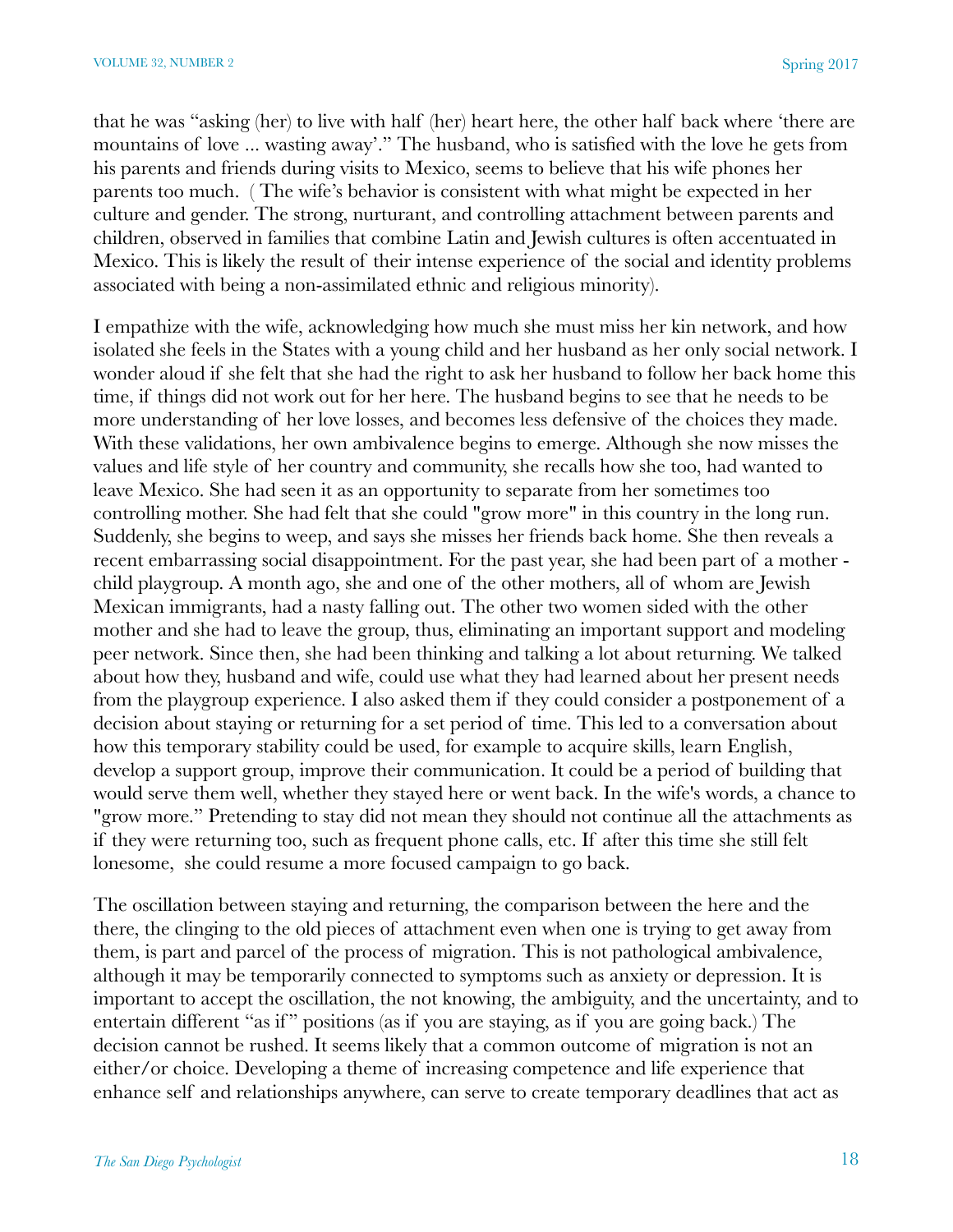stabilities. To know whether or not to buy a couch if you are not staying here may be a problem, but signing up for an English class should not be. Anything you can take with you goes.

#### *Case 2: "It is okay to handle your home just the way your mother did."*

A young Mexican Catholic couple were facing multiple life cycle transitions along with the many changes imposed by migration. Within a period of four years, they had married, had their first child, and migrated to San Diego, where had their second child right away. They were expecting a third child when they came to therapy. To add to these rapid transitions, the husband's company was growing exponentially, and it was possible that they would have to move to New York. They were both young and had lived with their parents up to the time of their marriage. Each was still struggling with developmental issues of separation/individuation from their families. The myriad accommodations of early marriage in a couple with an asymmetrical style of communication were also part of the equation, e.g., she wanted to watch TV in bed, he wanted to read; he wanted to wake early in the morning, she wanted to sleep in, and so forth. They were also assuming the huge physical and emotional responsibilities of entering parenthood for the third time while still taking care of two very young children, in a country foreign to them, and without extended family support. The wife was concerned about the arrival of the third child and how she was going to handle the different needs and schedules of all family members. She wanted to hire a second helper to care for the children, in addition to the one they hired to help with house-cleaning. The husband objected vehemently to this idea. The house was too small and he needed his privacy. He criticized the wife for worrying too much about keeping a perfectly clean house, preparing elaborate meals, and entertaining too lavishly, unlike her middle-class, American counterparts who did fine without outside help.

It did not seem to me that the husband was suggesting a more egalitarian division of labor in the home, since there was no mention of it. When I asked to clarify, it was obvious that both husband and wife adhered wholeheartedly to traditional roles and division of labor. As we explored together the meaning and actions attached to their role definitions, it emerged that they were both satisfied with their current arrangement. The husband's interference had more to do with the circumstances of migration, i.e., living in a much smaller house and having a limited family and social life had made him more aware and controlling of household decisions than he would have been in Mexico. By stating his own strong opinions he was encroaching on his wife's domain, while she was not in any way involved in decision-making in his domain. He was introducing asymmetry in a complimentary task performance arrangement. The wife resisted; her sense of self was greatly derived from the cleanliness of her house, the variety of the meals she cooked and the exercise she did outside the home which she could only do with household help. She argued that if they had stayed in Mexico she would have even more help than she was asking for now; the matriarchs in her family ran their homes with the help of two maids, a cook, a gardener, and a chauffeur. Her husband was asking her to depart too drastically from the customs of her past. : Another important reason for her resistance involved their frequent visitors from Mexico; it was as matter of pride to